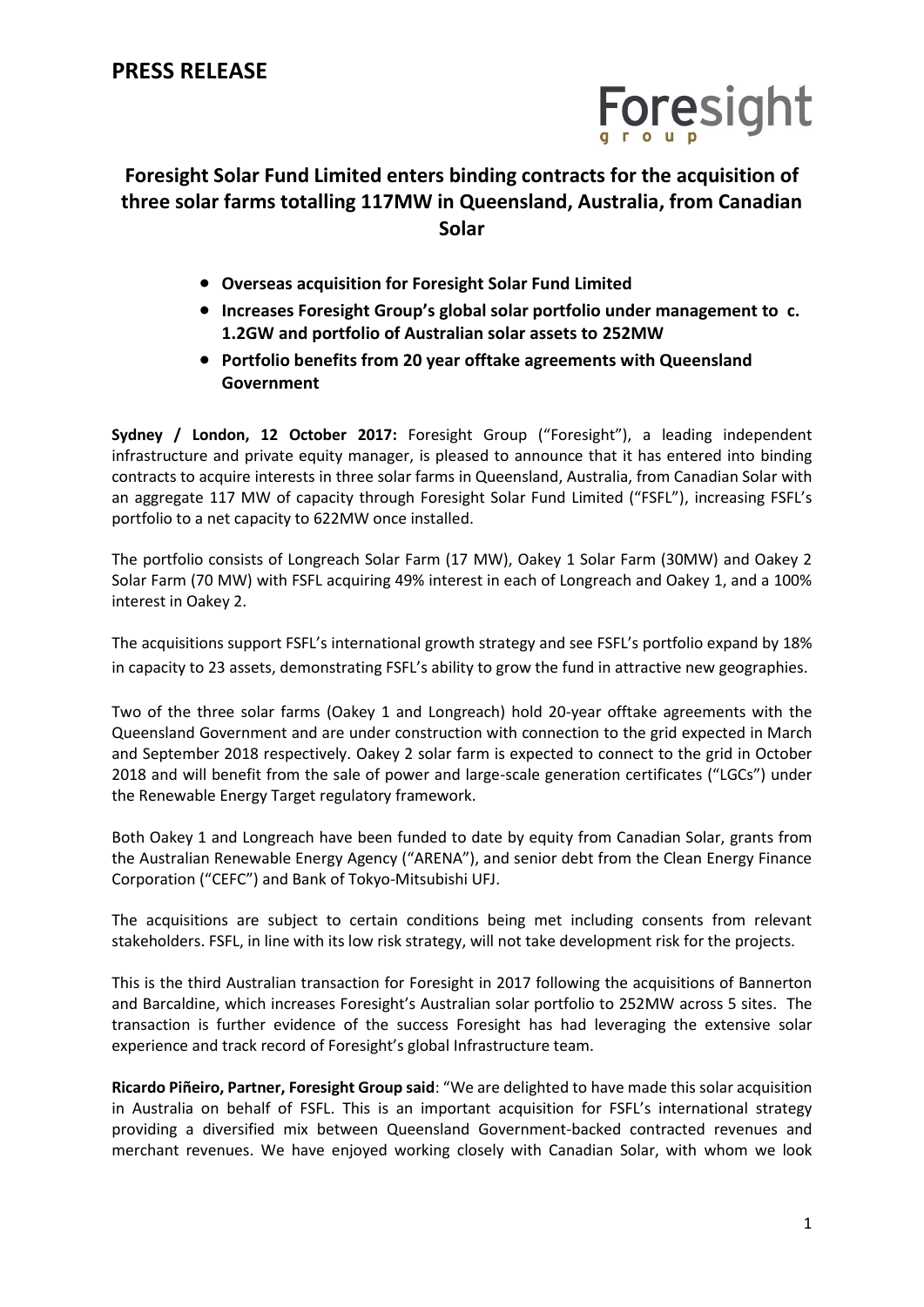## **PRESS RELEASE**



forward to delivering a strong pipeline of future energy projects both in Australia and other international markets."

"We are pleased to have worked with FSFL and their team to complete successfully this milestone transaction. Canadian Solar is very well positioned in Australia with an 800+MW pipeline of early to late-stage developments and these projects will directly contribute to the Federal Government's Renewable Energy Target and State Government initiatives to generating affordable clean energy" commented **Dr. Shawn Qu, Chairman and Chief Executive Officer of Canadian Solar**.

Foresight is seeing significant growth opportunities in renewable energy infrastructure, and is broadening its footprint beyond purely generation assets (solar, wind and bioenergy) into renewables enabling technologies, having recently acquired two utility scale battery storage assets, on top of expanding its portfolio of flexible generation assets in the UK.

#### **ENDS**

#### **For more information contact:**

Ben Thompson, Foresight Group: [bthompson@foresightgroup.eu](mailto:bthompson@foresightgroup.eu) / +44 (0)20 3667 8155 Ricardo Piñeiro, Foresight Group: [rpineiro@foresightgroupau.com](mailto:rpineiro@foresightgroupau.com) / +44 (0)20 3667 8112

#### **Canadian Solar Inc. Contacts**

| Mary Ma                               | David Pasquale            |
|---------------------------------------|---------------------------|
| Senior Supervisor, Investor Relations | <b>Global IR Partners</b> |
| Canadian Solar Inc.                   | csiq@globalirpartners.com |
| investor@canadiansolar.com            | Tel: +1-914-337-8801      |

### **About Foresight Group LLP**

Foresight is a leading independent infrastructure and private equity investment manager which has been managing investment funds on behalf of institutions and retail clients for more than 30 years.

Foresight has £2.7 billion (A\$4.6 billion) of Assets Under Management across a number of funds, including Listed Vehicles, Limited Partnerships, Enterprise Investment Schemes (EISs) and Venture Capital Trusts (VCTs).

As a global leading solar infrastructure investment manager, Foresight currently manages more than £1.6 billion (A\$2.7 billion) in over 100 operating Photovoltaic ("PV") plants with a generating capacity of c. 1.2GW in the UK, Southern Europe, Australia and North America.

In Bioenergy, Foresight has mobilised £900m of capital investment into 31 waste projects, which when fully operational will have a waste processing capacity of 1.8million tonnes per annum, diverting some 1 million tonnes of waste from landfill every year and generating 134MW of clean energy, saving 750,000 tonnes of CO2 emissions every year. Foresight manages the A\$200 million Australian